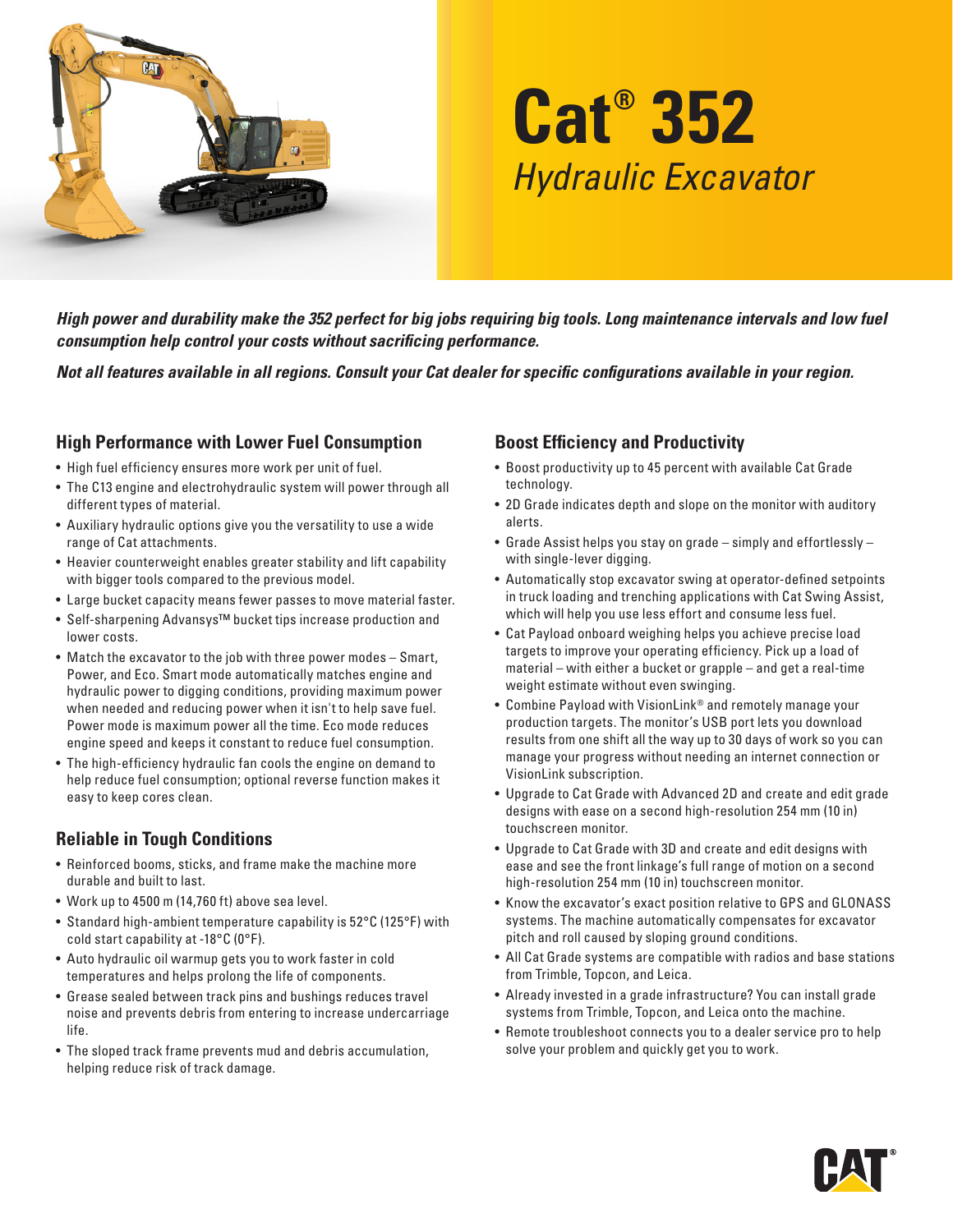#### **Boost Efficiency and Productivity (continued)**

- Remote flash works around your schedule to ensure your machine's software is up to date for optimal performance.
- Standard Product Link™ provides location, machine hours, fuel usage, productivity, idle time, diagnostic codes, and other machine data on demand through VisionLink online interface, helping you improve jobsite efficiency with lower operating costs.

# **Simple to Operate**

- Start the engine with a push button; use a Bluetooth<sup>®</sup> key fob or the unique Operator ID function.
- Program each joystick button, including power mode, response, and pattern, using Operator ID; the machine will remember what you set each time you go to work.
- Make moving the excavator much easier with optional Cat Stick Steer. Simply push a button and use one hand to travel and turn instead of both hands or feet on levers or pedals.
- Trouble cutting through tough material? Auto dig boost gives you an automatic power increase of 8 percent when you need it for better bucket penetration, shorter cycle times, and greater payloads.
- Need more lift during your shift? Auto heavy lift gives you more power exactly when you need it for as long as you need it.
- The Cat PL161 attachment locator is a Bluetooth device that makes finding your attachments and other gear quick and easy. The excavator's onboard Bluetooth reader will locate the device automatically.
- Not sure how a function works or how to maintain the excavator? Always have the operator's manual at your fingertips in the touchscreen monitor.

# **Work in Comfort**

- Choose between Deluxe and Essential cabs.
- Deluxe cab offers heated seat and tip-up left console for easy entry and exit.
- Control the excavator comfortably with easy-to-reach controls all located in front of you.
- Stow your gear with plenty of in-cab storage beneath and behind the seat and in the consoles.
- Use the standard radio's USB ports and Bluetooth technology to connect personal devices and make hands-free calls.

#### **Easy Maintenance**

- Long life fuel, oil, and air filters keep you working on the job longer.
- Check the hydraulic system oil and easily drain fuel system water from ground level.
- Add the optional inlet air heater to help improve cold start performance.
- Track your excavator's filter life and maintenance intervals via the in-cab monitor. The new optional engine oil sensor tracks your oil levels to speed up your daily maintenance routine.
- Change all fuel filters at a synchronized 1,000 hours. Filters are grouped together for easy maintenance.
- The air intake filter with pre-cleaner has a high dust holding capacity.
- The hydraulic oil filter provides improved filtration performance and anti-drain valves to keep oil clean when the filter is replaced.
- The new high-efficiency hydraulic fan has an optional automatic reverse function to keep cores free from debris, eliminating the need for any operator interaction.
- S∙O∙SSM ports simplify maintenance and allow for quick, easy extraction of fluid samples for analysis.

# **Safely Home Every Day**

- A travel direction indicator helps operators know which way to activate the travel levers.
- Enjoy great visibility into the trench, in each swing direction, and behind you with the help of smaller cab pillars, larger windows, and a flat engine hood design.
- A ground-level shutoff switch stops all fuel to the engine when activated and shuts down the machine.
- Rearview and right-hand-sideview cameras are standard. Upgrade to 360° visibility and you'll easily visualize objects and personnel around the excavator in a single view.
- Serrated steps and anti-skid punch plate on the service platform help prevent slipping.
- Keep your excavator secure with Operator ID. Use your PIN code on the monitor to enable the push button starting feature.
- Cat Lift Assist helps you avoid tipping by letting you know if your load is within the excavator's safe working range.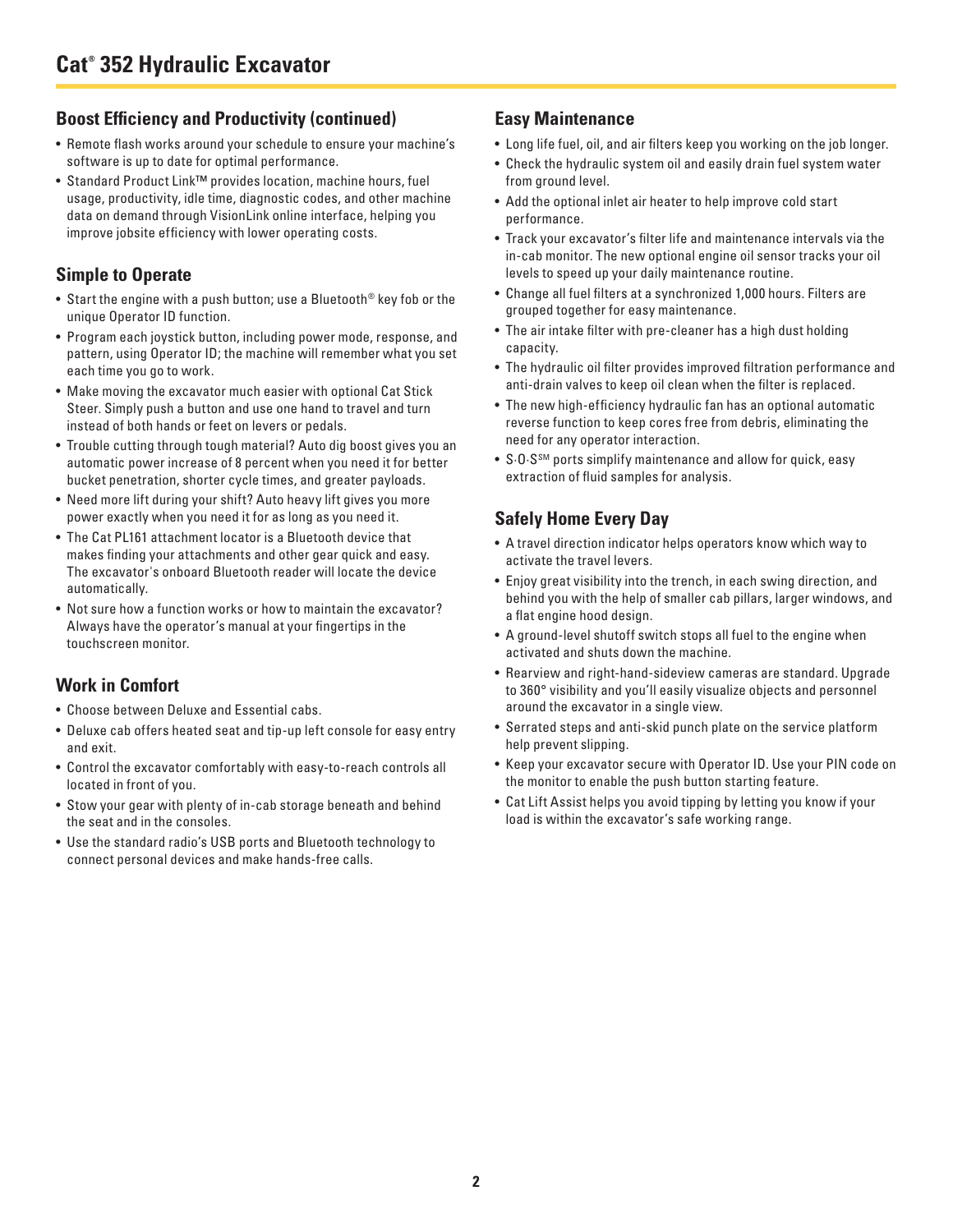# **Standard and Optional Equipment**

Standard and optional equipment may vary. Consult your Cat dealer for details.

|                                                                                | <b>Standard Optional</b> |   |
|--------------------------------------------------------------------------------|--------------------------|---|
| <b>BOOMS, STICKS AND LINKAGES</b>                                              |                          |   |
| 6.55 m (21'6") Mass boom                                                       |                          |   |
| 6.9 m (22'8") Reach boom                                                       |                          |   |
| 2.5 m (8'2") Mass stick                                                        |                          |   |
| 2.9 m (9'6") Reach stick                                                       |                          |   |
| 3.0 m (9'10") Mass stick                                                       |                          |   |
| 3.35 m (11'0") Reach stick                                                     |                          |   |
| 3.9 m (12'10") Reach stick                                                     |                          |   |
| <b>CAT TECHNOLOGY</b>                                                          |                          |   |
| Cat <sup>®</sup> Product Link™                                                 |                          |   |
| Remote flash                                                                   |                          |   |
| Remote troubleshoot                                                            |                          |   |
| <b>Cat Grade connectivity</b>                                                  |                          | ✓ |
| Compatibility with radios and base stations from<br>Trimble, Topcon, and Leica |                          |   |
| Capability to install 3D grade systems from Trimble,<br>Topcon, and Leica      | ✓                        |   |
| Cat Grade with 2D and offset memory                                            |                          |   |
| Cat Grade with Advanced 2D                                                     |                          | ✓ |
| Cat Grade with 3D                                                              |                          | ✓ |
| <b>Cat Assist</b>                                                              |                          |   |
| <b>Cat Payload</b>                                                             |                          | ✓ |
| 2D E-Fence                                                                     |                          |   |
| Auto hammer stop                                                               | ✓                        |   |
| Laser catcher                                                                  |                          | ✓ |
| Work tool recognition                                                          |                          |   |
| Work tool tracking*                                                            |                          |   |
| <b>ELECTRICAL SYSTEM</b>                                                       |                          |   |
| Maintenance-free 1,000 CCA batteries (x4)                                      |                          |   |
| Centralized electrical disconnect switch                                       |                          |   |
| <b>LED</b> lights                                                              |                          |   |
| <b>ENGINE</b>                                                                  |                          |   |
| Cold start block heaters                                                       |                          |   |
| Power, Smart, and Eco modes                                                    | ✓                        |   |
| Auto engine speed control                                                      |                          |   |
| 52°C (126°F) high-ambient cooling                                              |                          |   |
| Hydraulic reverse fan                                                          |                          | ✓ |
| -18°C (0°F) cold start capability                                              | ✓                        |   |
| -32°C (-25°F) cold start capability                                            |                          |   |
| Inlet air heater                                                               |                          |   |
| Engine oil sensor                                                              |                          |   |
| Double element air filter with integrated pre-cleaner                          |                          |   |
| Remote disable                                                                 |                          |   |
| <b>HYDRAULIC SYSTEM</b>                                                        |                          |   |
| Boom and stick regeneration circuit                                            |                          |   |
| Electronic main control valve                                                  | ✓                        |   |
| Auto dig boost                                                                 |                          |   |
| Auto heavy lift                                                                |                          |   |
| Auto hydraulic oil warmup                                                      | ✓                        |   |
|                                                                                |                          |   |
| Auto swing parking brake                                                       |                          |   |
| High performance hydraulic return filter                                       | ✓                        |   |
| Two-speed travel                                                               | ✓                        |   |
| Combined two-way auxiliary circuit                                             |                          | ✓ |
| Medium-pressure auxiliary circuit                                              |                          |   |
| Quick coupler circuit                                                          |                          |   |

| <b>Standard Optional</b> |                                                                                                  | <b>Standard</b> | <b>Optional</b> |
|--------------------------|--------------------------------------------------------------------------------------------------|-----------------|-----------------|
|                          | <b>SAFETY AND SECURITY</b>                                                                       |                 |                 |
|                          | Service platform with anti-skid plate and<br>recessed bolts                                      | ✓               |                 |
|                          | Rearview and right-hand-sideview cameras <sup>1</sup>                                            |                 |                 |
|                          | 360° visibility                                                                                  |                 |                 |
|                          | <b>SERVICE AND MAINTENANCE</b>                                                                   |                 |                 |
|                          | Grouped location of engine oil and fuel filters                                                  | ✓               |                 |
|                          | Scheduled Oil Sampling (S.O.S <sup>SM</sup> ) ports                                              |                 |                 |
|                          | Electric refueling pump with auto shutoff                                                        |                 |                 |
|                          | <b>UNDERCARRIAGE AND STRUCTURES</b>                                                              |                 |                 |
|                          | Fixed gauge undercarriage                                                                        | ✓               |                 |
|                          | Towing eye on base frame                                                                         |                 |                 |
|                          | 9.8 mt (21,605 lb) counterweight                                                                 | ✓               |                 |
|                          | 600 mm (24") double grouser, HD double grouser,<br>triple grouser, HD triple grouser track shoes |                 |                 |
|                          | 750 mm (30") single grouser track shoes                                                          |                 |                 |

*1 Right-hand-sideview camera optional for China*

|                                                          | <b>Essential</b> | <b>Deluxe</b> |
|----------------------------------------------------------|------------------|---------------|
| <b>CAB</b>                                               |                  |               |
| <b>ROPS</b>                                              | О                |               |
| High-resolution 203 mm (8") LCD                          |                  |               |
| touchscreen monitor                                      |                  |               |
| High-resolution 254 mm (10") LCD                         | О                | о             |
| touchscreen monitor                                      |                  |               |
| Auto bi-level air conditioner                            | ۰                | ۰             |
| Jog dial and shortcut keys for monitor control           | X                |               |
| Keyless push-to-start engine control                     | ۸                |               |
| Height-adjustable console                                | X                |               |
| Tilt-up left-side console                                | X                |               |
| Air-suspension seat                                      | ۸                | X             |
| Heated air-suspension seat                               | X                |               |
| 51 mm (2") seat belt                                     | ٠                |               |
| Monitor integrated Bluetooth radio with<br>USB/Aux ports | x                |               |
| Bluetooth radio with USB/Aux ports                       |                  | Χ             |
| 12V DC outlets                                           | X                |               |
| 24V DC outlet                                            |                  | Χ             |
| Document storage                                         | Χ                |               |
| Overhead storage and rear storage with nets              | Χ                |               |
| Beverage holder                                          | ٠                |               |
| Cup holder                                               | Χ                |               |
| Openable two-piece front window                          | ٠                |               |
| Rear window emergency exit                               | ۰                |               |
| Radial wiper with washer                                 | ۰                |               |
| Openable polycarbonate skylight hatch                    | X                | ш             |
| Openable steel hatch                                     | ۰                | X             |
| LED dome light                                           | ۰                |               |
| Floor welcome light                                      | X                | ٠             |
| Roof sunscreen                                           | Χ                | œ             |
| Roller front sunscreen                                   | ۸                | œ             |
| Roller rear sunscreen                                    | О                | ۰             |
| Washable floor mat                                       | ۸                |               |
| Beacon ready                                             | Χ                |               |
| <b>Cat Stick Steer</b>                                   | Χ                | О             |

\*Requires PL161 attachment locator on work tool and Bluetooth receiver on machine.

■ Standard ■ Optional X Not available